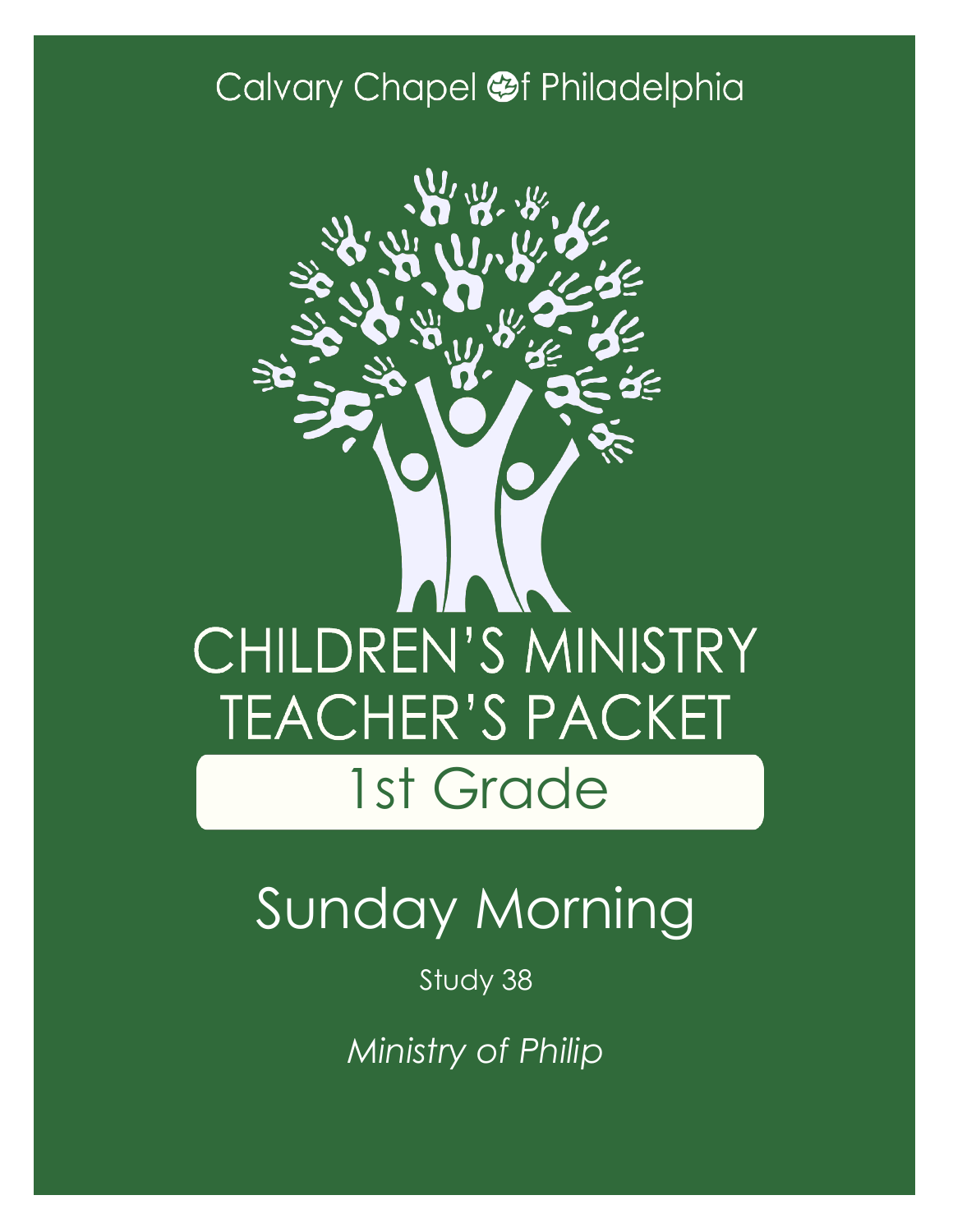### Ministry of Philip

The Objective is the key concept for this weeks lesson. It should be the main focus of the study

These are the key verses that you will find helpful in teaching your study this week. The "Main passage" is the basis of the study, where the other verse support the objective of the lesson.

There is a memory verse for the students that relates to every study. If a student can memorize the verse for the following week you may give them a prize from the "reward box" found on your cart.

An introductory activity or question that will settle the class, draw their attention to the study and prepare their hearts for God's Word.

**Objective This lesson will show how believers can and should preach the Gospel wherever we go using Philip's example in Acts 8.**

**Key Verses** Acts 8:1-13, 26-40—Main Teaching Passage

#### **Memory Verse** - 2 Timothy 4:2

"Preach the word! Be ready in season *and* out of season. Convince, rebuke, exhort, with all longsuffering and teaching."

#### **Hook**

Review last week's memory verse, Matthew 16:25.

Stand at the light switch and tell the students to stand up to play a game. When the lights are on, they are free to dance around, but when you turn off the lights, they have to freeze or they are out. The last student left wins the game.

In this game, you have to be ready to stop at any time. However, in 2 Timothy 4:2, Paul tells us we need to be ready to go at all times. Specifically, Paul says we need to be ready to tell others about Jesus at any time.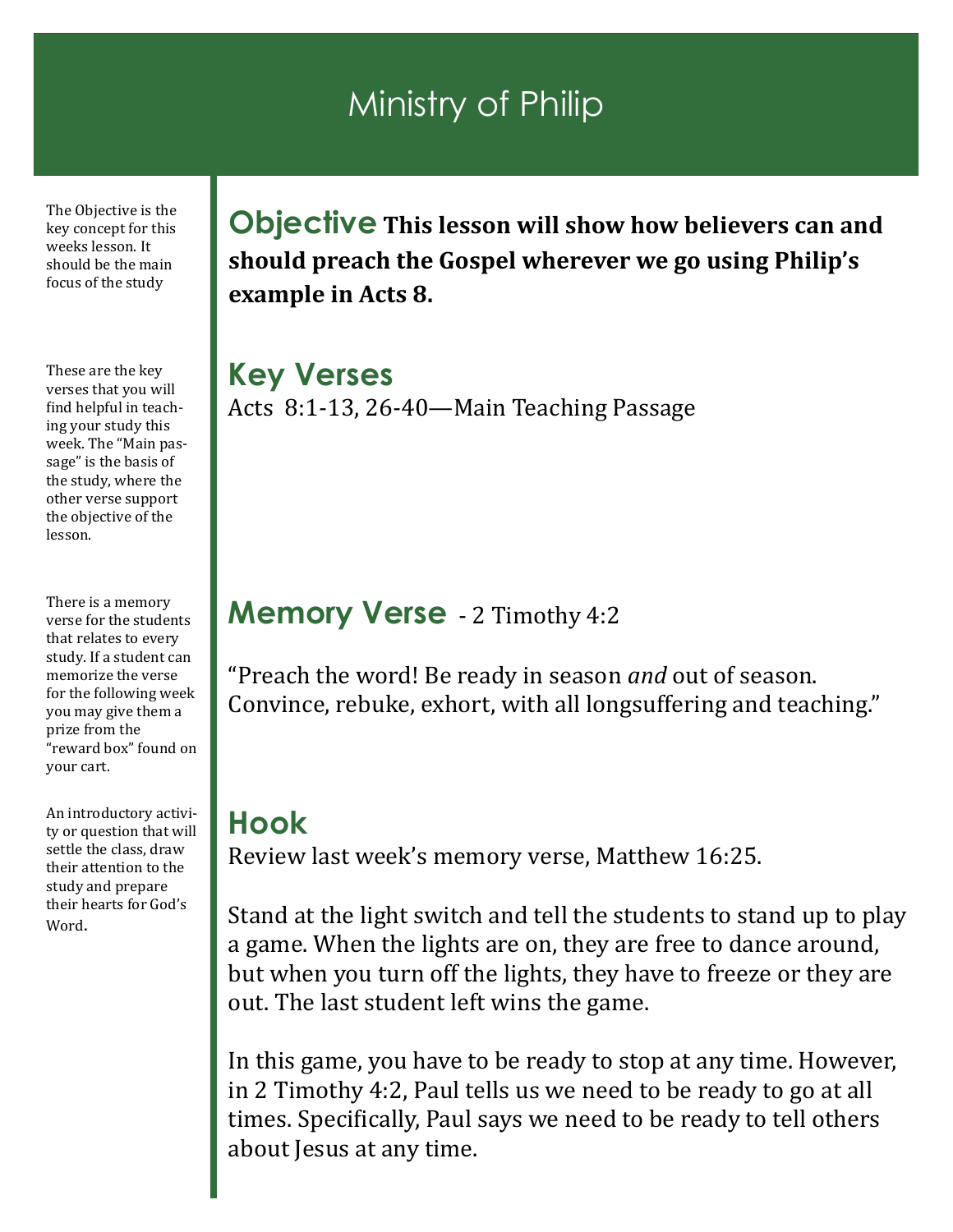What does the Bible say? This is where we will read a passage or series of passages that teach on the subject of the day.

The interpretation/ exegesis of the passage. What does this passage mean? How does this passage apply to my life?

# BOOK

After Stephen's death (last week's study), the religious leaders began persecuting the Church, and so many fled Jerusalem to some of the nearby regions. One of the men who fled was named Philip. Philip went to Samaria and began preaching there, with large crowds coming to hear him teach about Jesus. This teaching was accompanied by miracles, so that the people were amazed. In those days, there was a man in Samaria named Simon who had practiced magic to try to make himself look great, and for a long time he had deceived the people of Samaria into thinking that he had great power from God. But as the multitudes believed Philip's teaching and were baptized, Simon believed and was baptized as well.

While Philip was in the midst of this ministry, the Holy Spirit told him to go down to Gaza. While he was there, he saw a man who was the servant of a queen. The servant was sitting in a chariot and reading Isaiah. The Holy Spirit told Philip to go to that chariot, and he did. When he asked the servant if he understood what he was reading, the servant said he needed it explained. Philip then sat with him and they read from Isaiah 53. The servant asked who this passage was referring to, and Philip explained that these verses, along with the rest of Scripture, pointed to Jesus. After that, they arrived at some water, and the servant asked to be baptized. Once Philip baptized him, Philip was taken away by the Holy Spirit, and the servant stood there rejoicing.

### LOOK

The last 2 weeks, we saw some of the religious leaders persecuting the leaders of the Church, such as Peter, John, and Stephen. However, at the beginning of today's story, the persecution was affecting not just the leadership, but the whole Church. This may have looked like a setback for them, but the Lord used it to spread the Gospel beyond Jerusalem into Judea and Samaria. These Christians did not just run and hide. They told others about Jesus wherever they went. Today's chapter highlights how one of those believers, Philip, ministered to those he encountered.

Philip's story takes place in two contrasting scenes. In one, he is ministering in great power with miracles to large crowds. In the other, he was focused on just one man and only his exit was miraculous. Yet in both of these accounts, there are two common features. First, both times Philip preached the Gospel to anyone he encountered. Second, both stories make clear that Philip was ministering by the power of the Holy Spirit. It didn't matter if he was teaching great crowds or one person, he was going to show them Jesus by the Spirit's power.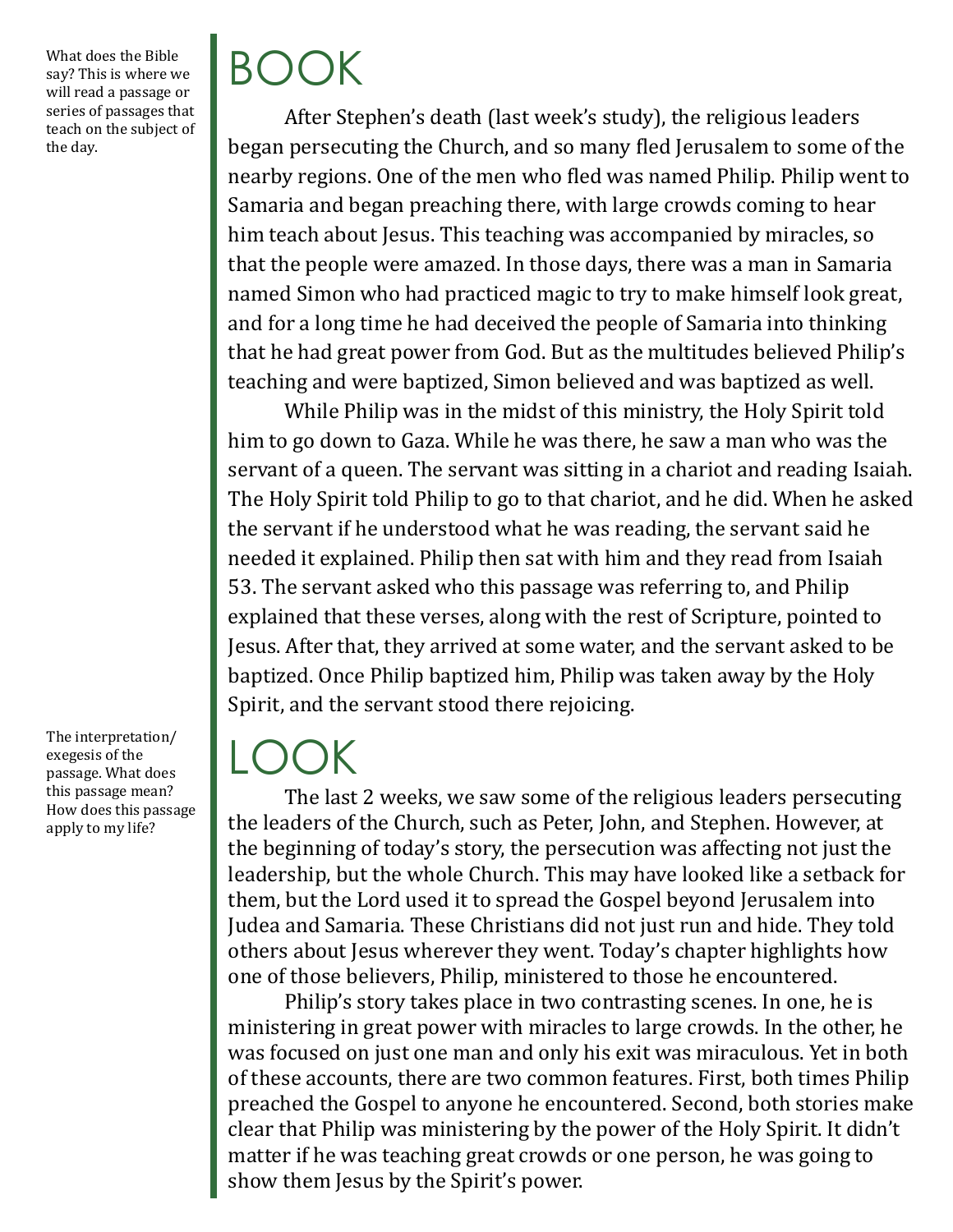### LOOK (Continued)

Philip was willing to go wherever God wanted him to go and do whatever God wanted him to do, no matter what he thought. It might not have made sense to Philip that God sent persecution to drive the Church out of Jerusalem, but Philip preached the Gospel in Samaria, and many were saved as a result. He may have been confused as to why God took him from a thriving ministry to great crowds in Samaria to preach to one man in the desert, but he obeyed and God used that as well. Philip went wherever the Spirit led him and then preached the Gospel when he got there.

Like Philip, we have been called to preach the Gospel wherever we may go. Wherever God brings us is our mission field to tell others about him. Our home, neighborhood, school, sports teams, clubs, and any other activity or community we are involved in are places where we can tell others about Jesus. 2 Timothy 4:2 tells us to preach the Word in season and out of season. In other words, we should be ready to preach the Gospel anywhere, at any time, to anyone. We don't need to learn a foreign language or travel to a distant country to be a missionary and preach the Gospel. All we need to do is be filled we the Holy Spirit and willing to obey in whatever He calls us to do. Then we can preach the Gospel wherever we go.

### TOOK

As a class, memorize 2 Timothy 4:2.

Have the students think of all the places they go on a normal week. Have them think of people they share the Gospel with at each of these places.

**Pray:** Thank the Lord for giving us His Spirit and allowing us the opportunity to preach the Gospel. Ask Him to fill us with His Spirit and enable us to tell others about Him wherever we go.

Parent Question: Where can I tell others about Jesus this week?

What is my response to this passage of Scripture? How should my life change according to what this passage teaches me? What are the practical things I can do throughout the week to make this true in my life?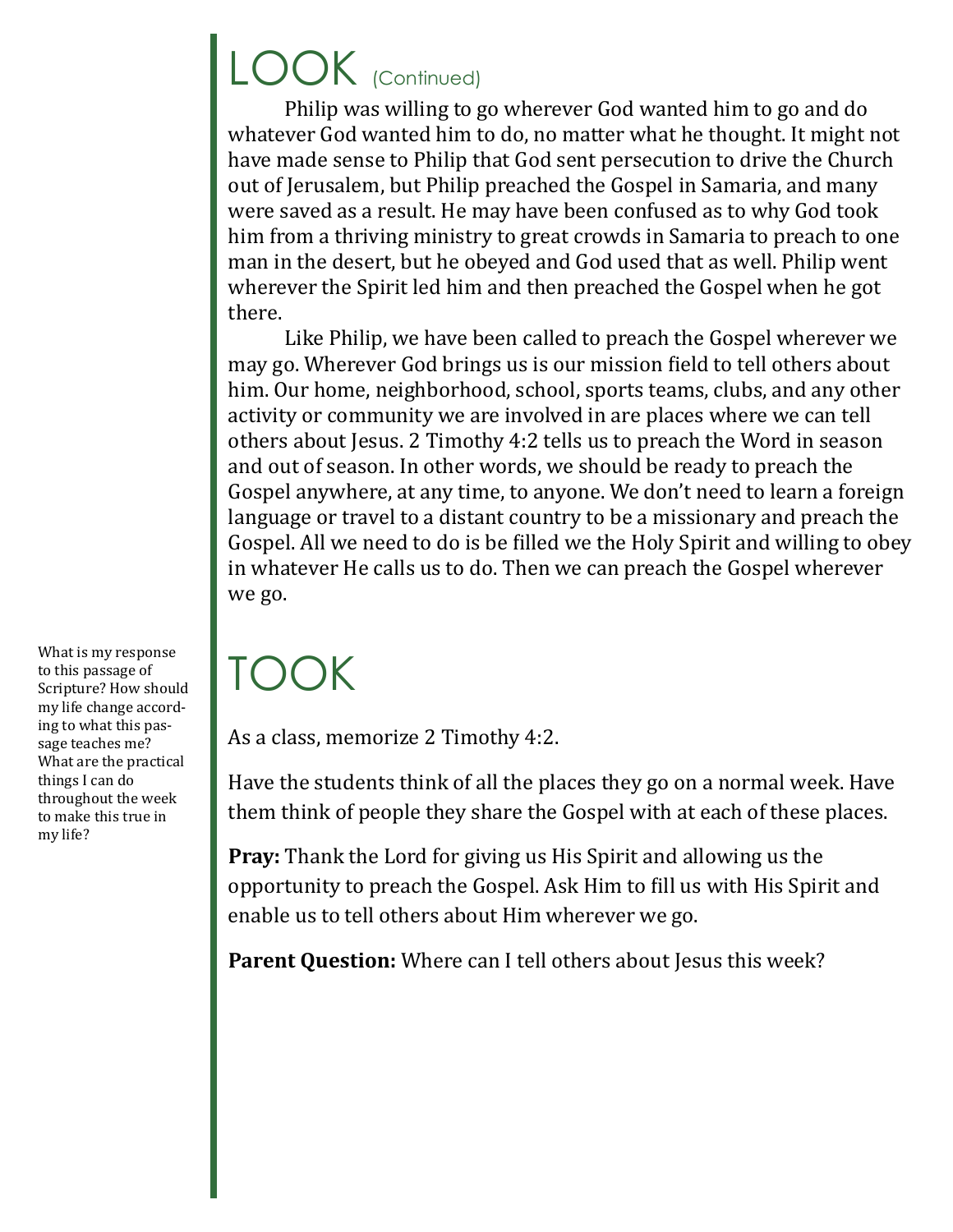## FURTHER STUDY

#### **Commentary on Acts 8:1-13, 26-40 by David Guzik**

#### *Philip and the Samaritans*

A. Saul persecutes the church.

1. [\(Act 8:1\)](https://www.blueletterbible.org/kjv/acts/8/1/s_1026001) The church is persecuted and scatters.

Now Saul was consenting to his death. At that time a great persecution arose against the church which was at Jerusalem; and they were all scattered throughout the regions of Judea and Samaria, except the apostles.

a. **Now Saul was consenting to his death**: In [Philippians 3:6,](https://www.blueletterbible.org/kjv/philippians/3/6/s_1106006) Paul says of his life before Jesus that he was so zealous in his religious faith that he persecuted the church. Saul's "supervision" of the execution of Stephen was just one example of this persecution.

i. What kind of attitude did Paul persecute Christians with? **Consenting** probably isn't strong enough. The idea behind the Greek word *suneudokeo* is "to approve, to be pleased with." Some people are reluctant persecutors, but Saul wasn't one of these; he took *pleasure* in attacking Christians.

b. **A great persecution arose against the church**: Stephen's death is only the beginning. The floodgates of persecution have now been opened against the Christians.

i. On Sunday, January 8, 1956, on the shores of a lonely river deep in the jungles of Ecuador, five missionaries were murdered by the natives they wanted to tell about Jesus. To many, this death seemed like a senseless tragedy. Many could only see five young missionaries who had their careers cut short or the five widows and fatherless children. But God did an amazing work through those five men, even in their deaths, and the blessing still reverberates through people like Elisabeth Elliot - one of the five women whose husband was murdered.

ii. In the same way, Stephen's death might seem sort of meaningless at first glance. His young ministry of power and eloquence was cut abruptly short. His ministry also seemed to end in failure - no one was immediately saved, and all that came forth was more persecution against the church. But as always has been the case, the blood of the martyrs became the seed of the church.

c. **They were scattered throughout the regions**: Now the church is forced to do what it had been reluctant to do - get the gospel out to the surrounding **regions**.

i. In [Acts 1:8](https://www.blueletterbible.org/kjv/acts/1/8/s_1019008) Jesus clearly told His followers to look beyond Jerusalem and bring the gospel to Judea, Samaria, and the whole world. But to this point, Jesus' followers hadn't done this.

ii. Was this persecution the will of God? God can and will use pressing circumstances to guide us into His will. When everything is fine, we may have never considered going a certain course; then a crisis opens our eyes to that course. Sometimes we have to be shaken out of our comfortable state before we do what God wants us to!

2. [\(Act 8:2\)](https://www.blueletterbible.org/kjv/acts/8/2/s_1026002) The burial of Stephen.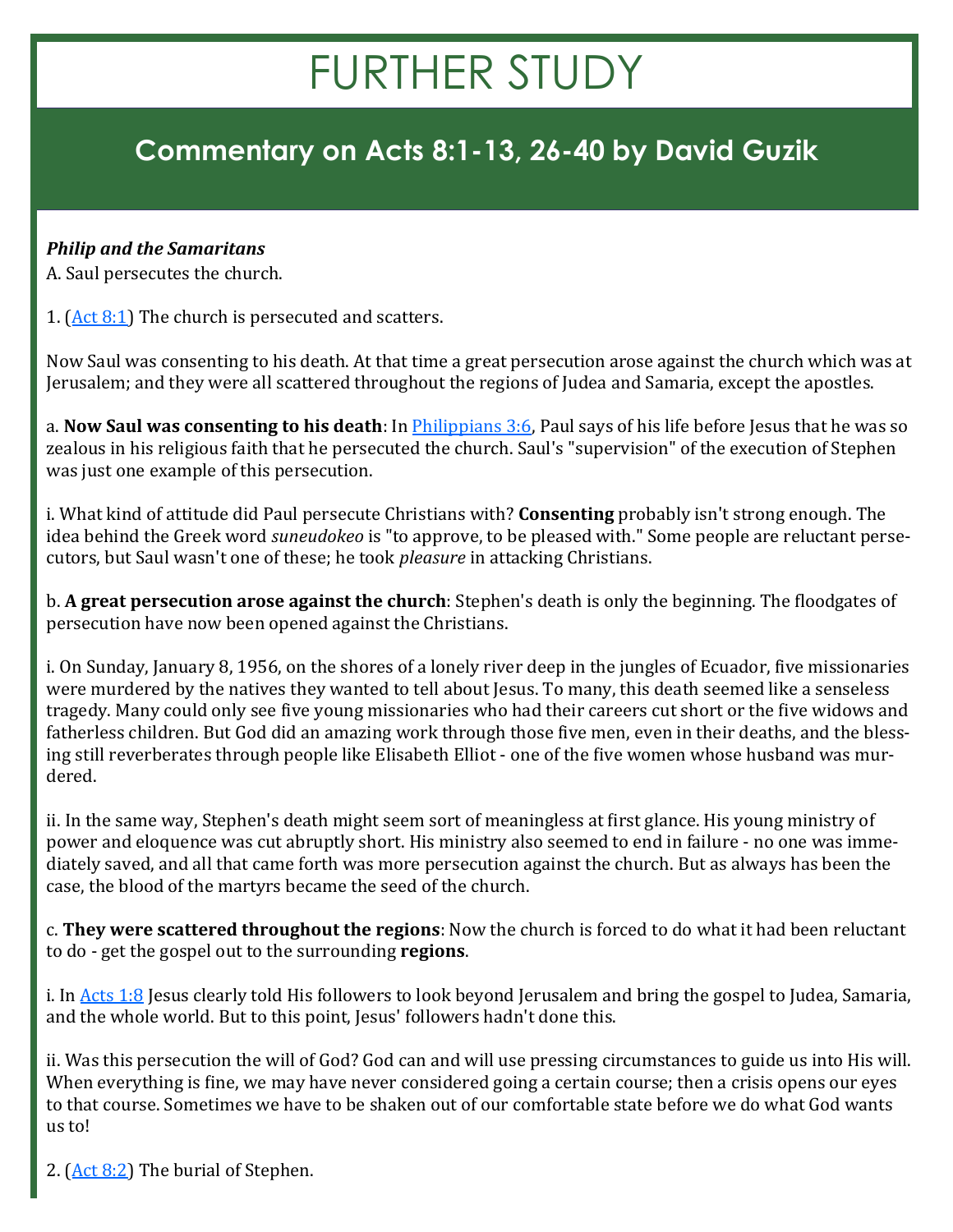And devout men carried Stephen *to his burial,* and made great lamentation over him.

a. Seemingly, these **devout men** were Jews who were horrified at what had been done to Stephen. Perhaps this is Luke's way of showing that not *all* Jews were enemies of Christianity.

b. Since Jewish law prohibited open mourning for someone that had been executed, Luke's account that these **devout men … made great lamentation over him** may suggest their repentance towards God as well as their sorrow over Stephen.

3. ([Act 8:3](https://www.blueletterbible.org/kjv/acts/8/3-4/s_1026003)-4) Saul continues his persecution.

As for Saul, he made havoc of the church, entering every house, and dragging off men and women, committing *them* to prison. Therefore those who were scattered went everywhere preaching the word.

a. What did Saul do? **Made havoc** uses an ancient word that could refer to an army destroying a city or a wild animal tearing at its meat. He viciously attacked Christians, including **women**.

i. "Not only did he not spare the women, but he did not stop short of seeking - and securing - his victims' death  $(9:1, 22:4, 26:10)$  $(9:1, 22:4, 26:10)$ ." (Stott)

b. **Those who were scattered went everywhere preaching the word**: The end result is for the glory of God, because the persecution simply serves to spread the message. We shouldn't think that those who left Jerusalem left as formal preachers. Most were "accidental missionaries" who talked about Jesus wherever they went.

i. "The statement that they *preached the word* is misleading; the Greek expression does not necessarily mean more than *shared the good news*." (Stott)

ii. We can be just like these early Christians! We can share the good news of what Jesus has done in our lives. Most people don't come to Jesus through a professional preacher or an evangelist; they come to Jesus through people just like us.

B. Philip preaches to the Samaritans.

1. ([Act 8:5](https://www.blueletterbible.org/kjv/acts/8/5-8/s_1026005)-8) Philip brings the gospel to the Samaritans.

Then Philip went down to the city of Samaria and preached Christ to them. And the multitudes with one accord heeded the things spoken by Philip, hearing and seeing the miracles which he did. For unclean spirits, crying with a loud voice, came out of many who were possessed; and many who were paralyzed and lame were healed. And there was great joy in that city.

a. **Philip**, like Stephen, was one of the men chosen to serve the church family in practical ways when the dispute regarding Hellenist widows arose ( $Acts 6:5$ ). He was one of those forced to flee persecution ( $Acts 8:1$ ), ending up in Samaria.

b. **Preached Christ to them**: After the Jews had rejected the gospel again, we see God extending the offer of salvation in Jesus out to other peoples, beginning with the Samaritans.

c. Who were the Samaritans? Six hundred years before this, the Assyrians conquered this area of northern Israel and they deported all the wealthy and middle-class Jews from the area. Then they moved in a pagan population from afar. These pagans intermarried with the lowest classes of remaining Jews in northern Israel, and from these people came the Samaritans.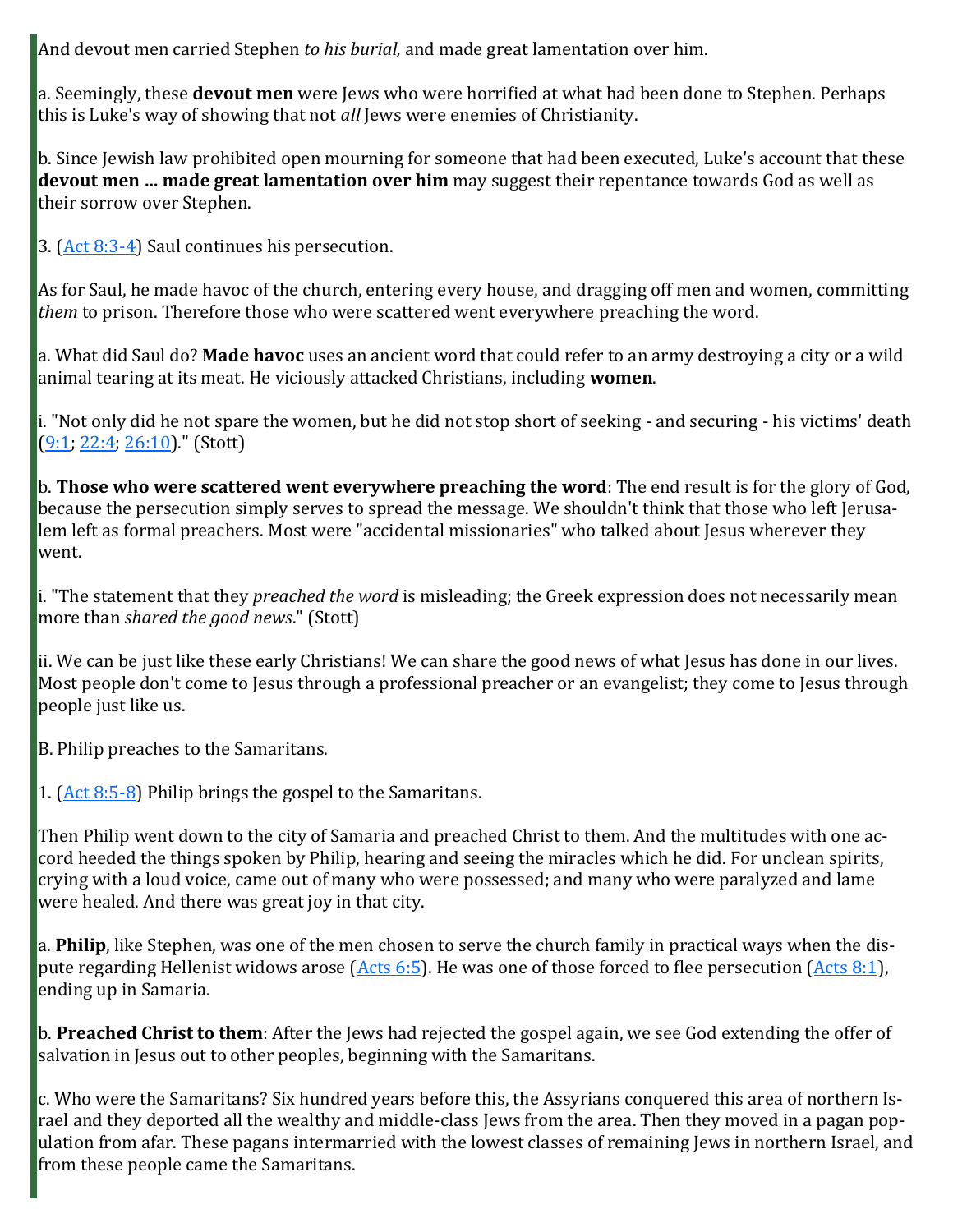i. Jews hated the Samaritans. They considered them compromising half-breeds who corrupted the worship of the true God. "There was deep-seated prejudice, amounting almost to hatred, standing between the Jews and the Samaritans." (LaSor)

ii. James and John (and the other disciples as well) once thought that the Samaritans were only good for being torched by God's judgment  $(Luke 9:51-56)$  $(Luke 9:51-56)$ .

iii. Jesus' experience with the Samaritan woman at the well  $(John 4)$  and His story about the kindness of a Sa-maritan ([Luke 10:25](https://www.blueletterbible.org/kjv/luke/10/25-37/s_983025)-37) illustrate this point.

iv. Why did Philip preach Christ to them? Because Jesus had touched Philip, there was no room for this kind of prejudice in his heart. He wasn't a racist towards the Samaritans.

d. Philip comes presenting the gospel, with signs and wonders following as an impressive confirmation: When the people found Jesus, **there was great joy in that city**!

i. Undoubtedly, one reason there was such fruit was that Jesus had sown the seed in Samaria during His ministry  $(John 4:1-26)$  $(John 4:1-26)$  $(John 4:1-26)$ . Now Philip is reaping the harvest.

2. ([Act 8:9](https://www.blueletterbible.org/kjv/acts/8/9-13/s_1026009)-13) Simon the Sorcerer believes.

But there was a certain man called Simon, who previously practiced sorcery in the city and astonished the people of Samaria, claiming that he was someone great, to whom they all gave heed, from the least to the greatest, saying, "This man is the great power of God." And they heeded him because he had astonished them with his sorceries for a long time. But when they believed Philip as he preached the things concerning the kingdom of God and the name of Jesus Christ, both men and women were baptized. Then Simon himself also believed; and when he was baptized he continued with Philip, and was amazed, seeing the miracles and signs which were done.

a. **A certain man called Simon**: This Simon had a fair degree of local fame. He was honored as one who didn't only *have* the power of God; they said of him **"This man** *is* **the great power of God."**

b. **Previously practiced sorcery**: Remember that **sorcery** in the Bible always has the connection with the occult and with drug taking. Whatever real power Simon had, it was from Satan, not God.

i. The specific wording indicates that Simon was a *magi*. In the ancient world there was a class of astronomers and scientists known as magi ([Matthew 2:1\)](https://www.blueletterbible.org/kjv/matthew/2/1/s_931001), but local wizards and sorcerers also took the title. They used it to prey on the ignorance and superstitions of the common people.

ii. "Ramsay describes the magi (esp. the lower sort who appealed to the widespread superstition of the ancient world) as the strongest influence that existed in that world and one that must either destroy or be destroyed by Christianity." (Williams)

c. **And they heeded him because he had astonished them with his sorceries**: The Samaritans wrongly assumed that because Simon had *real* spiritual power, it was from God; but that simply wasn't the case.

d. **Amazed, seeing the miracles and signs which were done**: Simon is convinced by Philip's preaching and amazing miracles, to the point where he declares belief, is baptized, and **continued with Philip**. Simon became a follower of Philip and his ministry.

C. Philip preaches to the Ethiopian.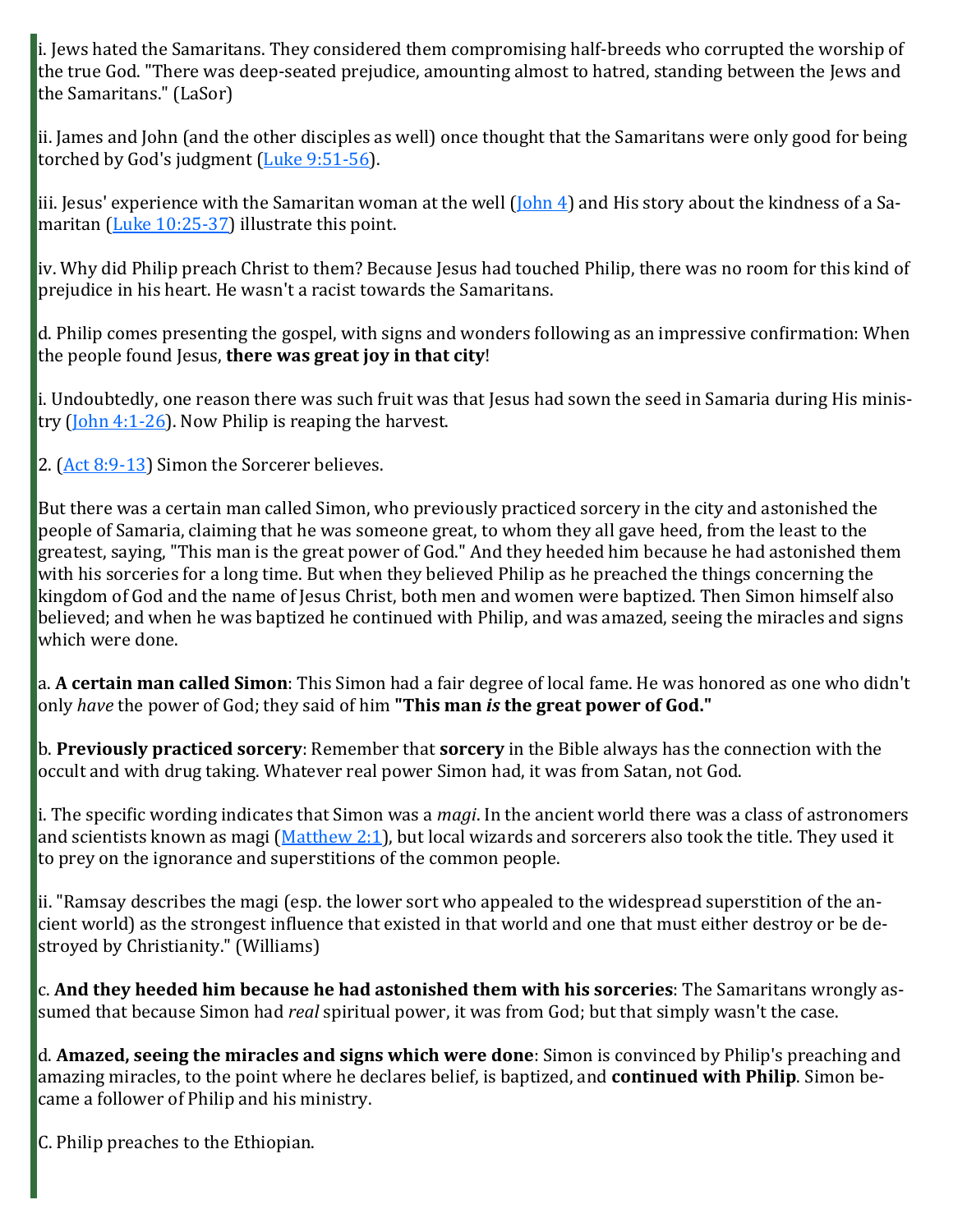1. ([Act 8:26](https://www.blueletterbible.org/kjv/acts/8/26-29/s_1026026)-29) Philip, led by the Holy Spirit, is directed to an Ethiopian government official.

Now an angel of the Lord spoke to Philip, saying, "Arise and go toward the south along the road which goes down from Jerusalem to Gaza." This is desert. So he arose and went. And behold, a man of Ethiopia, a eunuch of great authority under Candace the queen of the Ethiopians, who had charge of all her treasury, and had come to Jerusalem to worship, was returning. And sitting in his chariot, he was reading Isaiah the prophet. Then the Spirit said to Philip, "Go near and overtake this chariot."

a. We might have thought that Philip would have objected to leaving the great success of the work in Samaria to go out to the desolate desert, but God had a plan in it all. Philip was submissive to God's plan.

b. **This is desert** means that Philip's errand was foolish from man's perspective, but wise in God. What could be more foolish than to leave a place of prospering ministry and go to a desert road?

i. "There were two roads from Jerusalem to Gaza, and the Spirit commands Philip to take the one that was seldom used." (MacArthur)

ii. "If Christ is hindered, it is because some Philip is not willing to go!" (Morgan)

c. **A man of Ethiopia … had come to Jerusalem to worship**: On the desert road, Philip encountered an Ethiopian proselyte to Judaism returning from Jerusalem - reading the Bible!

i. **Of great authority**: The Ethiopian was undoubtedly a successful man. Yet his success obviously didn't answer all the questions in his life. He knew he needed some real spiritual answers in his life, and he was seeking God.

ii. **Candace** was the title for certain female royalty in Ethiopia.

d. **He was reading Isaiah the prophet**: The Ethiopian was hungry for God's Word. Typically, the scroll would have cost him a lot of money, so he would have had to really want it!

2.  $(Act 8:30-35)$  $(Act 8:30-35)$  $(Act 8:30-35)$  Philip preaches Jesus to the Ethiopian.

So Philip ran to him, and heard him reading the prophet Isaiah, and said, "Do you understand what you are reading?" And he said, "How can I, unless someone guides me?" And he asked Philip to come up and sit with him. The place in the Scripture which he read was this: "He was led as a sheep to the slaughter; and as a lamb before its shearer *is* silent, so He opened not His mouth. In His humiliation His justice was taken away, and who will declare His generation? For His life is taken from the earth." So the eunuch answered Philip and said, "I ask you, of whom does the prophet say this, of himself or of some other man?" Then Philip opened his mouth, and beginning at this Scripture, preached Jesus to him.

a. **The Spirit said to Philip**: It took real boldness for Philip to go right up to the Ethiopian's chariot and speak to him, but that is what the Holy Spirit told him to do.

i. The Ethiopian was a rich man, a man of power, and at least in some way a celebrity. Yet Philip knew he needed Jesus just a much as anyone else. Why do we fear telling "important" people about Jesus?

ii. We often shrink back from speaking boldly about Jesus, and the world lets us know we shouldn't talk about such things. But does the world shrink back from cramming its gospel down our throats? How many people are upset when all sorts of immorality and lies are forced upon believers? We should be just as bold to the world about Jesus as the world is bold to us about sin!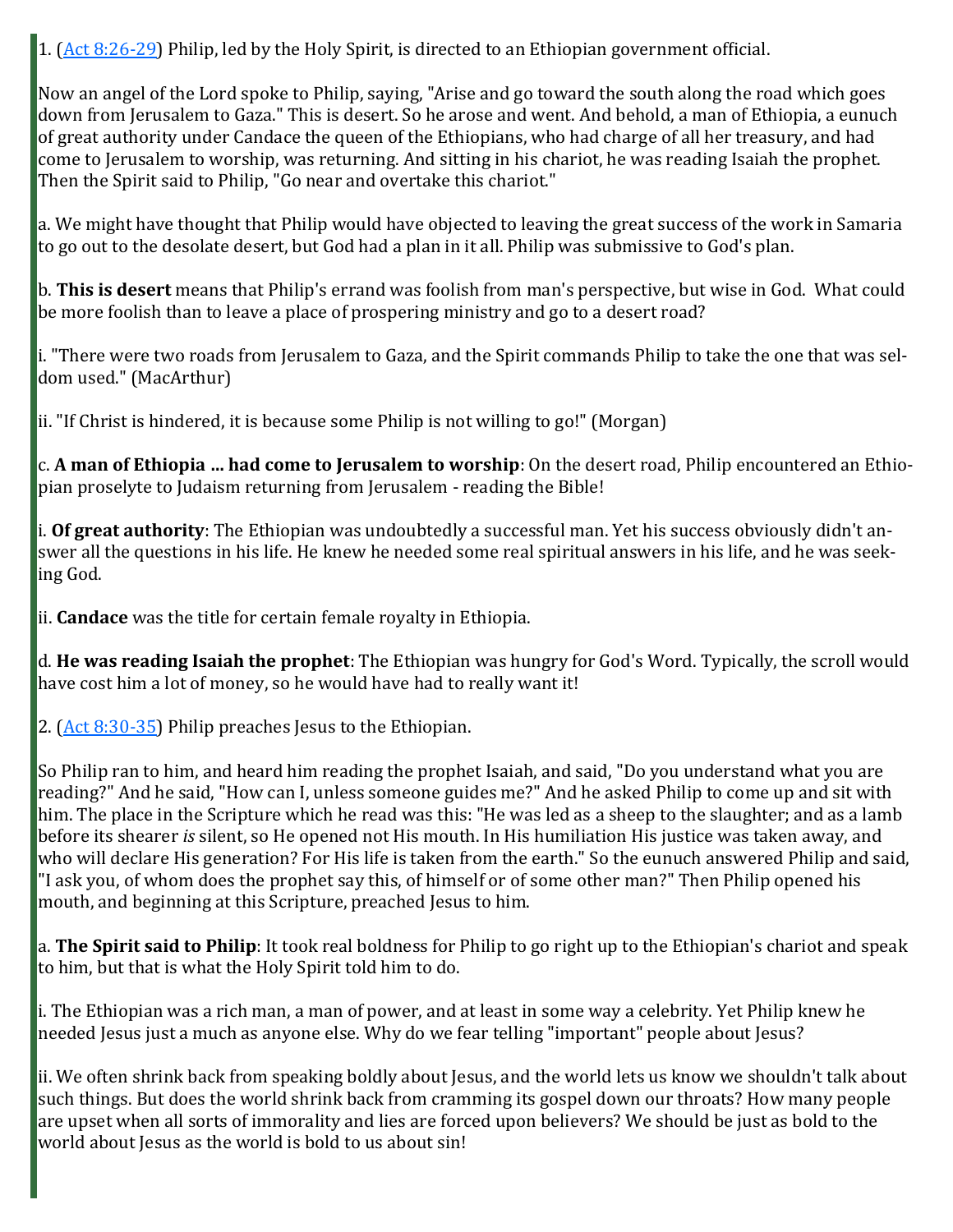b. **Heard him reading the prophet Isaiah**: Philip knew at that moment that God had given him an open door, a prepared heart. Plainly, God had arranged this meeting between Philip and the Ethiopian; this is a glorious example of how God opens doors for evangelism. God wouldn't have directed Philip unless God had already arranged an open door.

i. One of our greatest jobs in preaching the gospel is to simply pray for open doors. Then, having prayed for open doors, we must keep alert to the opportunities God presents.

ii. Philip was effective as an evangelist because he knew how to flow with what the Holy Spirit wanted to do. He was truly led by the Spirit, not by his own whims and feelings.

c. **Heard him reading**: In the ancient world, it was common to read aloud. Philip knew what the Ethiopian was reading by listening as he read.

d. **Do you understand what you are reading?** It was good for the Ethiopian to be reading the Bible, but unless **understanding** was brought to him, there would be little benefit from his reading. But God had brought someone (Philip) to bring understanding.

i. **How can I, unless someone guides me?** This is the proper question of anyone who wants to understand the Bible. We should never feel bad if we need to be taught before we can understand many things.

ii. It is glorious when we come to understand the great truths of Scripture on our own, but God always has a place and a purpose for teachers in the body of Christ.

iii. How can we get more understanding from our own time in the Bible? To get anything from our Bibles, we must plunge in. Butterflies wander over the flowers in the garden and accomplish nothing, but bees plunge right down into the flower, and carry away essential food. We won't get anything if we just hover over our Bibles; we have to dive right in.

e. **I ask you, of whom does the prophet say this, of himself or of some other man?** Regarding this passage from [Isaiah 53:7](https://www.blueletterbible.org/kjv/isaiah/53/7-8/s_732007)-8, the Jews of that day had different ways they interpreted the identity of this suffering servant. Some thought the suffering servant was the nation of Israel itself, as Israel had suffered greatly in wars, exile, and persecution. Some thought the suffering servant was Isaiah writing about himself. Some thought the suffering servant was the Messiah, but they thought this hard to accept, because they didn't want to think of the Messiah suffering.

f. **Beginning at this Scripture**: Philip talked about more than this passage from Isaiah, but this is where he started. He started at common ground with the Ethiopian, but made his way to talking about Jesus. It was easy to talk about Jesus **beginning at this Scripture**!

g. Philip's effective preaching consisted in explaining *who Jesus was* (**like a lamb … preached Jesus**) and *what He has done for us* (**He was led as a sheep to the slaughter**). Explaining who Jesus is and what He has done for us is the essence of the gospel.

i. Today, too many preachers focus on what we must do for God, but the gospel begins with what God has done for us in Jesus Christ.

3. ([Act 8:36](https://www.blueletterbible.org/kjv/acts/8/36-40/s_1026036)-40) The Ethiopian's response to the gospel and Philip's mysterious departure.

Now as they went down the road, they came to some water. And the eunuch said, "See, *here is* water. What hinders me from being baptized?" Then Philip said, "If you believe with all your heart, you may." And he answered and said, "I believe that Jesus Christ is the Son of God." So he commanded the chariot to stand still.